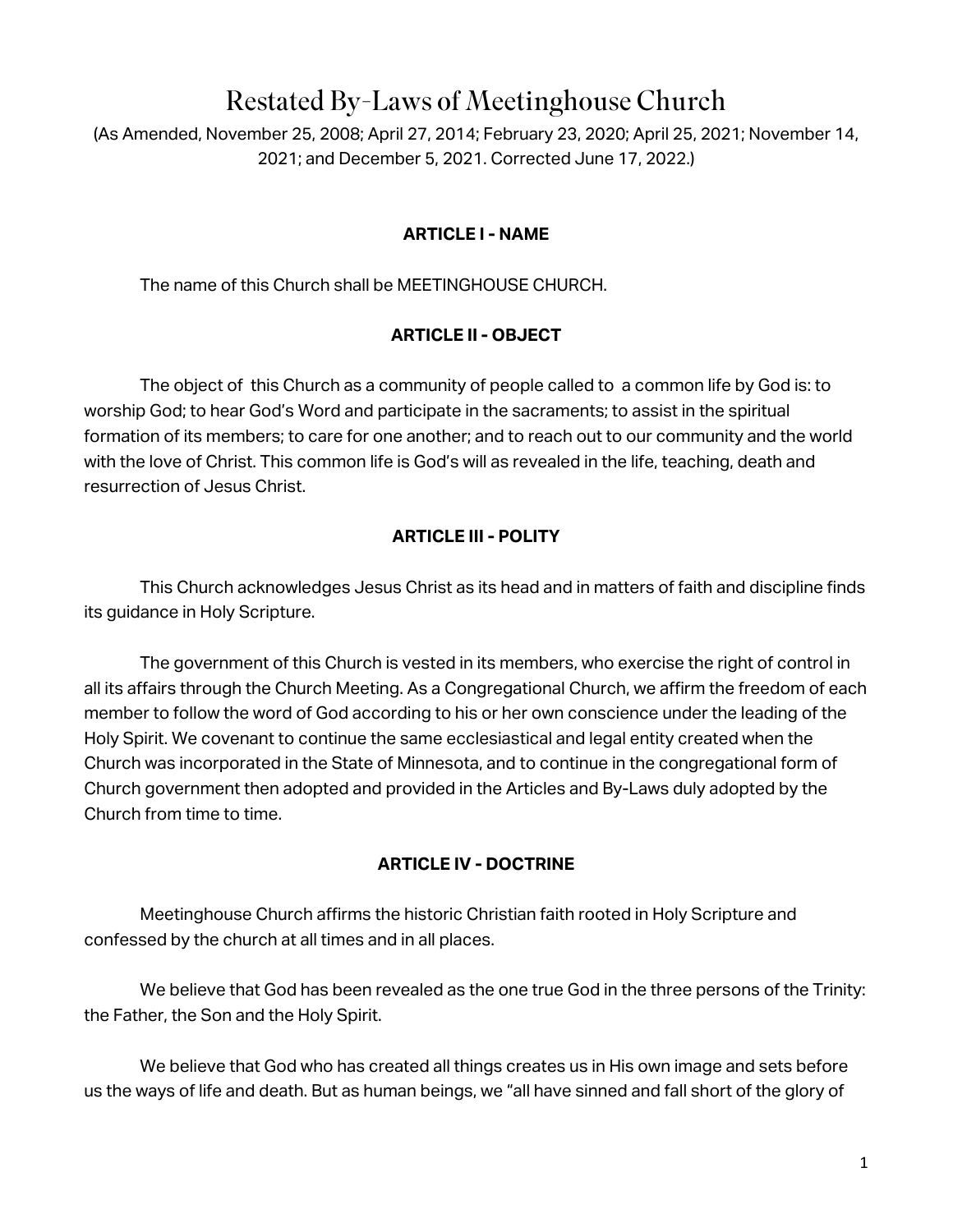God'' (Romans 3:23). In love, God has acted to save our fallen world from sin, death and the power of evil through the words and events of redemptive history fulfilled ultimately in Jesus Christ.

In Jesus of Nazareth, God became human, revealed Himself to us, and shared our common humanity. We believe that Jesus Christ is the Son of God, the Savior of the world who through His life, death and resurrection revealed the divine love, conquered sin and death, and reconciled the world to Himself.

We believe that God gives us the Holy Spirit, who calls and gathers us into the Church of Jesus Christ, binding in covenant faithful people of all ages, tongues and races. Through the Holy Spirit, we are fed by the Word of God, we share in Christ's baptism, we eat at His table, and we grow in the grace and knowledge of God.

We affirm that the Bible contains the Word of God, given by divine inspiration, the only normative rule of faith and practice. The books of the Old and New Testaments are to be interpreted according to their historical context and purpose in reverent obedience to the Lord who speaks through them in living power.

We believe that through the Holy Spirit we are justified and sanctified by God's grace and enabled to love one another. God promises to all who trust Him forgiveness of sins, fullness of grace and eternal life in His kingdom which has no end.

As the Church, we are called to proclaim the gospel to all the world, to care for one another and to serve the world, striving for justice, peace and reconciliation among all people.

God's redemptive purpose will be consummated by the return of Christ to raise the dead, to judge all people, and to establish His glorious kingdom. Then shall the eager longing to creation be fulfilled and the whole earth will proclaim the glory of God who makes all things new.

To God be all blessing and honor, all glory and power.

## **ARTICLE V - MEMBERSHIP**

**Section 1. Membership**. The membership of this corporation shall consist of persons who satisfy the membership of the Deacons, publicly assent to the Church Covenant, are received as members at a worship service, and satisfy one of the following requirements:

- (a) On confession of faith and baptism;
- (b) By a confirmand of the Church owning the covenant;
- (c) By reaffirmation of faith by a baptized person; or
- (d) By transfer of membership from another congregation.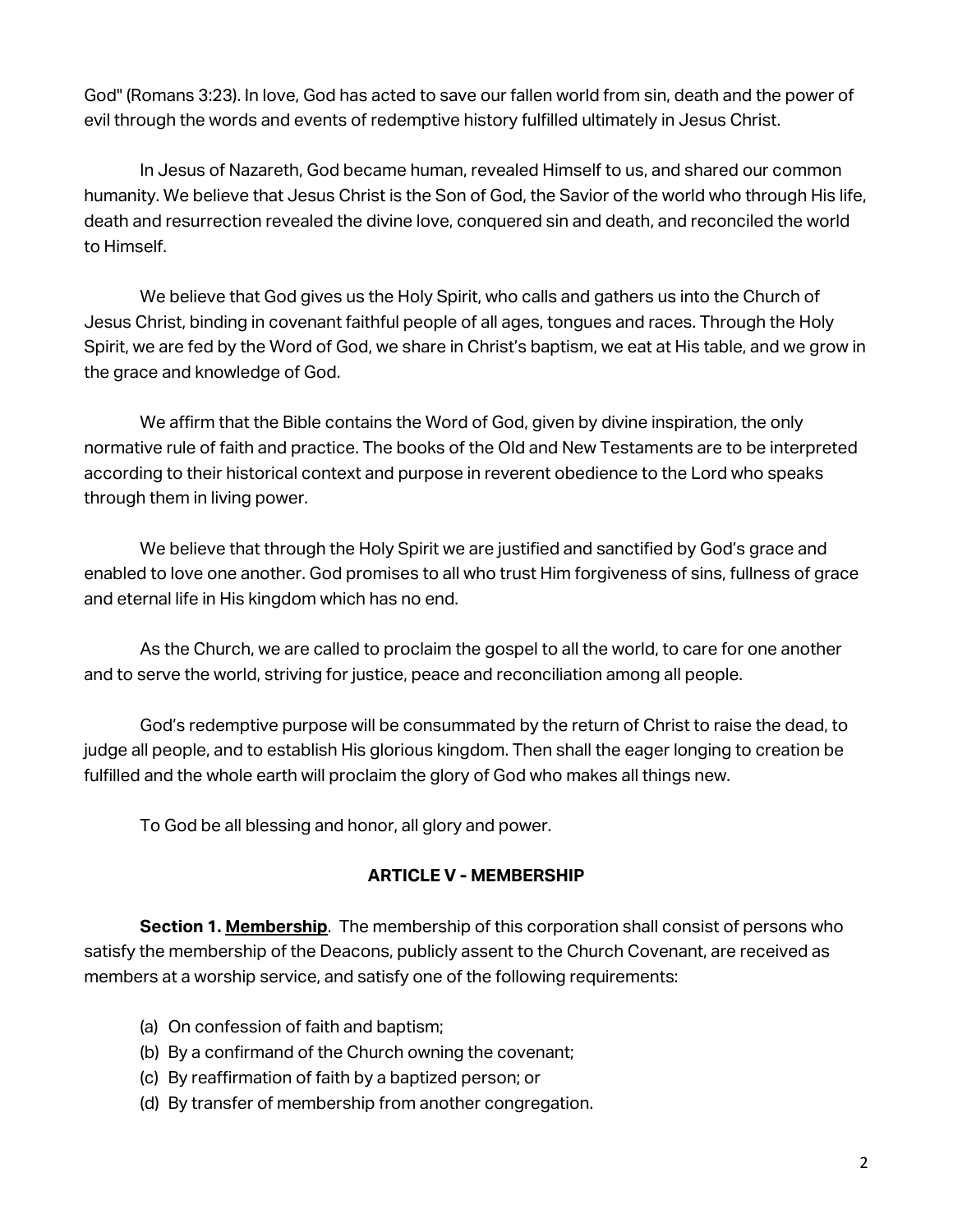**Section 2. Termination of Membership**. The continuance of membership shall be subject to the principles and conditions determined by the Deacons, including the following:

(a) A member who desires transfer of membership to another church shall receive it. Membership shall be terminated upon receipt by the Church of the member's request for transfer. Such a request for release shall be confirmed in writing by either the member or the Church.

(b) Should a member request to be released from membership, his or her membership shall be terminated upon receipt of the request by the Church. Such a request for release shall be confirmed in writing by either the member or the Church.

(c) A member who has not communicated with the Church or contributed to its support for two years shall be transferred to the "inactive" list by action of the Deacons. Subsequently, the Deacons may remove such member's name from the membership roll upon approval from the Church Council.

(d) Should a member persist in conduct unbecoming a Christian or in breaking his or her covenant vows as determined by the Deacons, the Deacons may censure such emember or terminate their membership upon approval from the Church Council. Such action shall follow faithful efforts at restoration as suggested in Matthew 18:15-17. Any person whose membership has been terminated by the Deacons may be restored by the Deacons.

# **ARTICLE VI - CHURCH COVENANT**

We covenant with the Lord and one with another; and do bind ourselves in the presence of God, to walk together in all His ways, according as He is pleased to reveal Himself unto us in His blessed word of truth. (Salem Covenant, 1629)

# **ARTICLE VII - CHURCH MEETINGS**

**Section 1. Annual Church Meeting**. The Annual Church meeting shall be held each year in late April, at the time and date set by the Church Council, to receive the yearly reports of the Senior Minister, Officers, Church Council, and Committees; to elect Officers and other nominees presented by the Nominating Committee, or otherwise in accordance with these By-Laws, including Church Council members, Deacons, and Committee Chairs and Vice-Chairs; to approve the coming year's Annual Budget and Operating Plan; and to conduct such other affairs of the Church as may be necessary.

Yearly reports will include information on the Church's financial status and the results of accomplishments toward achieving the Strategic Plan and Annual Operating Plan.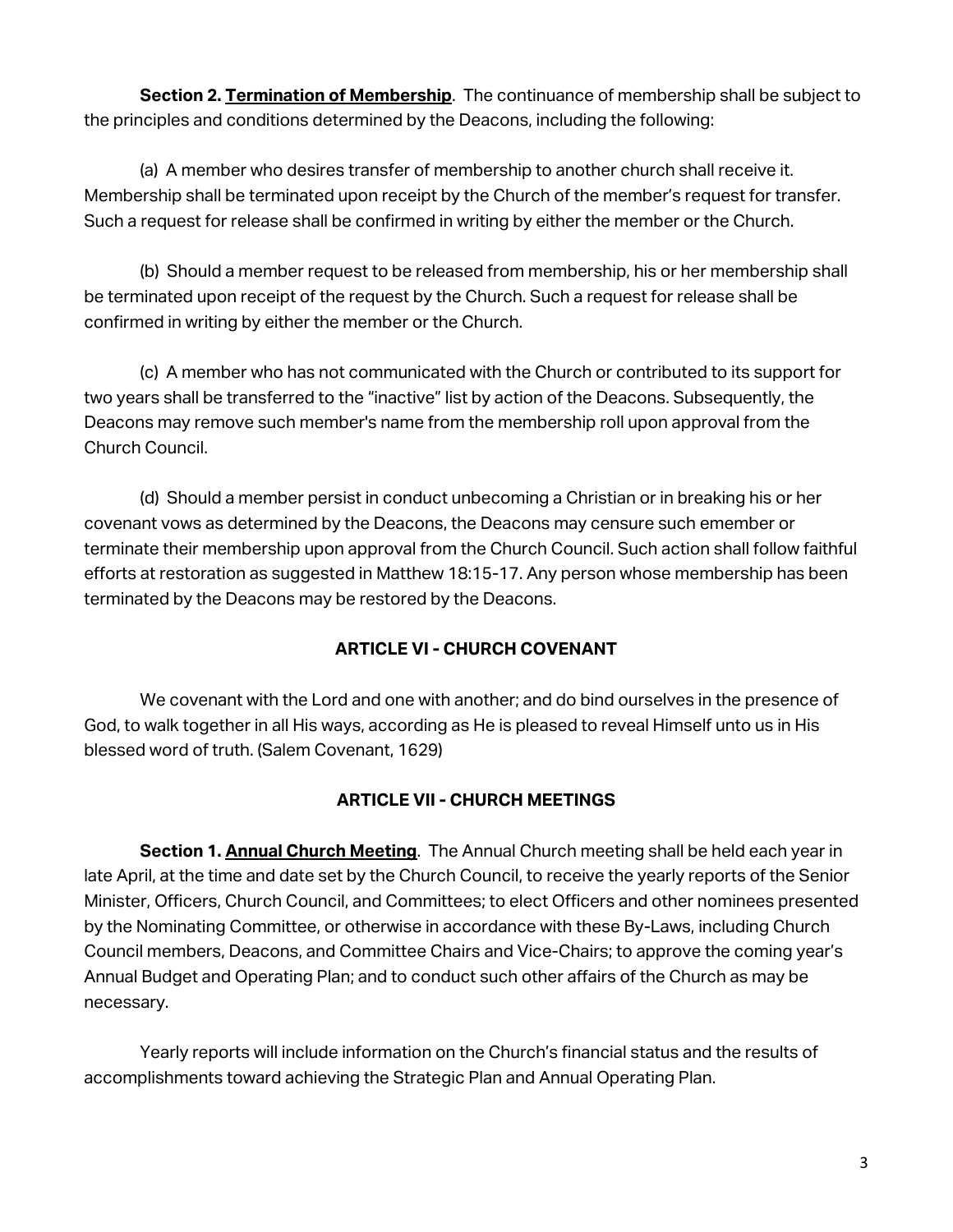The proposed agenda for the Church Meeting shall be posted and available in the Church at least seven days prior to the meeting. A dedicated period for comments and discussion by members of the Church shall be included in such agenda.

**Section 2. Special Church Meetings**. Special Church Meetings for matters pertaining to the affairs of the Church shall be called by the Secretary (a) on the request of the Senior Minister, the Moderator, a majority of the Church Council, or a majority of one of the Committees of the Church, or (b) on written request of 15 members of the church. If a Special Church Meeting is requested as provided for above, the Church Council shall establish a date for the Special Church Meeting such that the meeting occurs within 30 days after the Secretary's receipt of such request. The scheduled Special Church meeting will be properly noticed, as provided for in Section 5 below.

A Special Church Meeting may be canceled only by the person or persons who originally called the Special Meeting.

**Section 3. Additional Church Meetings**. Church Meetings for the general purpose of communication and discussion of matters of importance to the Church may be scheduled and held as the Church Council or Senior Minister deem appropriate. Specific actions should not be presented for a vote, or for decision, unless the meeting has been called as a Special Church Meeting under Section 2 above, and Notice given of the meeting and the subject to be voted upon.

**Section 4. Reserved Powers**. Church members, meeting as a Church Meeting, shall have the sole authority and responsibility to consider, vote on, and approved the following actions:

- Election of Officers, including the Moderator, Vice Moderator, and Treasurer, Church Council members, Deacons, and Committee Chairs and Vice Chairs;
- Approval of the Annual Operating and Capital Budgets
- Approval of the Strategic Plan and Annual Operating Plan;
- Action on other special Church matters as provided for in Section 2, Special Church Meetings;
- Removal of any member of the Church Council, with or without cause;
- Approval to buy, sell, mortgage, lease or transfer real property;
- Approval to obtain loans on behalf of the Church or the issuance of evidence of indebtedness on behalf of the church (other than checks, drafts, short term lines of credit, not to exceed \$200,000, or other orders of payment of money in the ordinary course of business);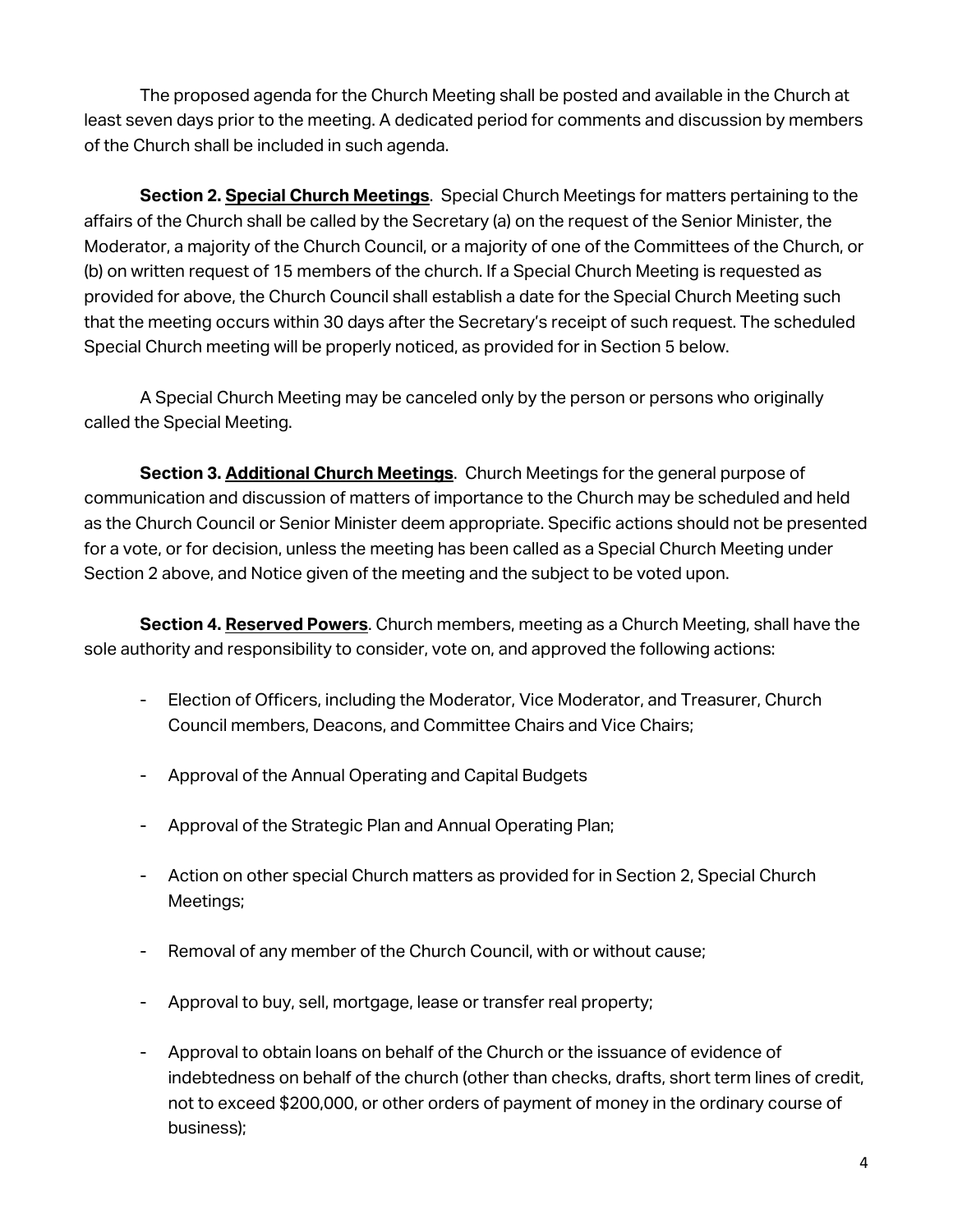- Appointment of a Pastoral Search Committee for a Senior Minister search;
- Offering of a call of the Senior Minister and all other ordained staff members;
- If asked to do so by either the Church Council or the Senior Minister, serve as a final decision step in making a request for a Senior Minister's resignation, or in the termination of the Senior Minister;
- Approval of amendments to these By-Laws;

**Section 5. Notices**. Notices for the Annual and Special Church Meetings shall be given as follows: The time and place of the Church Meeting shall be published in the newsletter, e-mail, and/or other written notice sent to members at least ten days prior to said church Meeting such that all church members receive such notice. Said notice shall also be set forth in the Church Bulletin and announced at public worship services on two successive Sundays preceding said Church Meeting, or by such longer notice as required by these By-Laws. In the case of a Special Church Meeting, said notice shall also specify the purpose of the meeting and the Officer or group requesting the Special Church Meeting.

**Section 6. Quorum.** A quorum for an Annual or Special Church Meeting shall consist of 75 members.

**Section 7. Voting.** As provided for in Article X, Sections 1 and 2, and a quorum being present, a two-thirds vote of those present at the time of the vote and voting is required for the selection of a Senior Minister Search Committee and the call of a Senior Minister or other ordained ministers, or the termination of a Senior Minister; a two-thirds vote of those present at the time of the the vote and voting is required to amend these By-Laws, as provided for in Article XII. A majority of those present at the time of the vote, and voting on all other business is decisive. All members of the Church are entitled to vote. Voting on any questions shall be by show of hands or voice vote unless an alternative method shall be established by motion adopted by a majority of those present and voting. Voting by proxy shall not be permitted.

**Section 8. Reports.** Upon request by the Church Council, the Senior Minister, Officers, Staff, and Committees, shall report at the Annual Church Meeting and at such other times as may be requested by the Church Council.

**Section 9. Rules of Organization and Governance.** The Church, when meeting under Sections 1 and 2 above, shall abide by a written set of "rules of order", such rules to be recommended by the Church Council, after preparation by independent counsel, for adoption by the Church members. Alternative methods of managing a specific meeting may be adopted ahead of a meeting convening, by the Church members present at such meeting.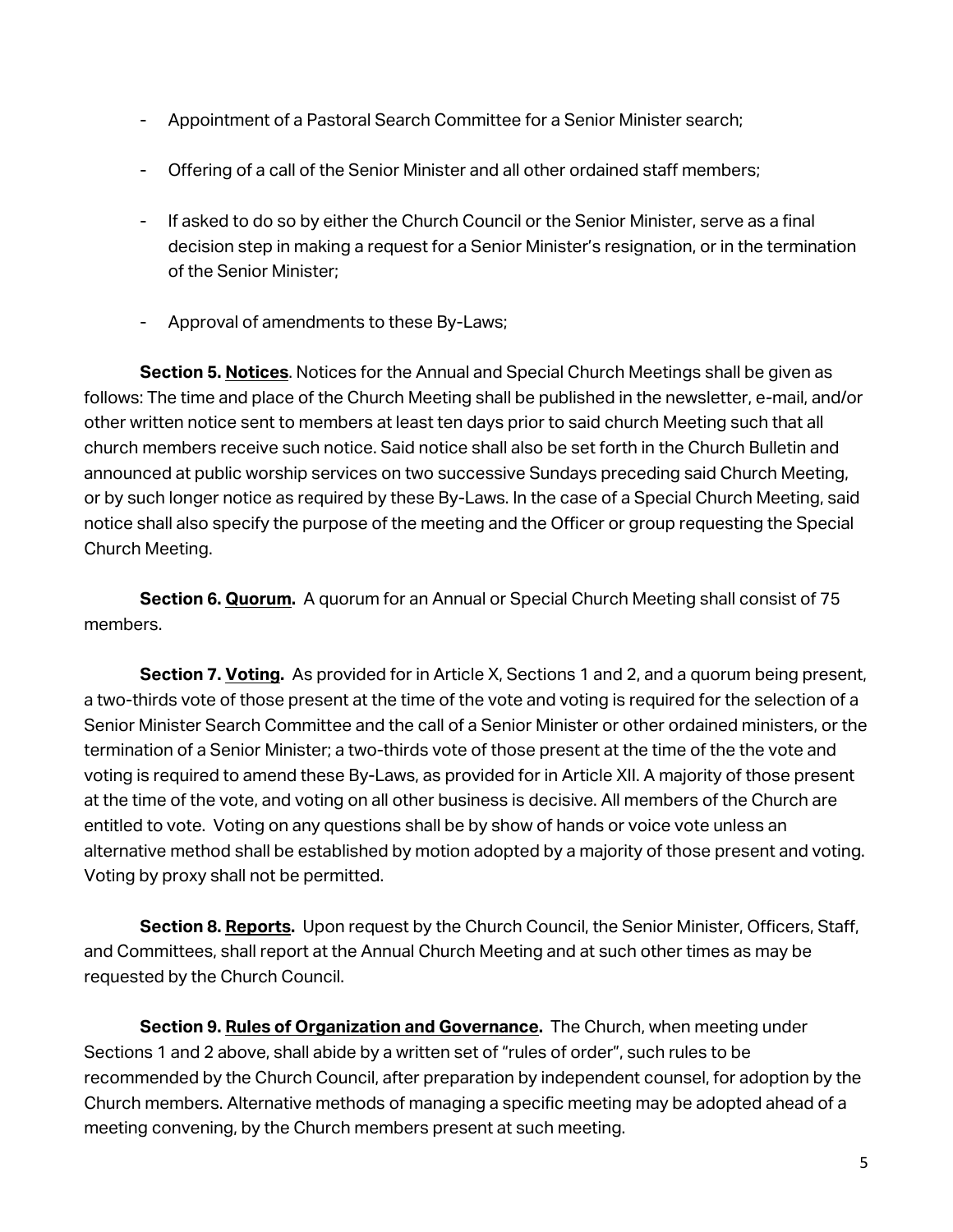## **ARTICLE VIII - THE CHURCH COUNCIL**

**Section 1. Governing Body.** Subject to the authority of the Church members, the Church Council shall provide governance over the business, property, and programs of the Church, through its Officers, Senior Minister, Committees, and other Subcommittees and Task Forces.

It shall be the responsibility of the Church Council, the Senior Minister and the Staff working together, and discerning the will of the members, to define the entire purpose and program of the Church through the preparation of a Strategic Plan and Annual Operating Plans.

The Church Council shall organize, assign responsibility, and oversee the work of all of the Committees as it deems to be consistent with the objectives of the Church and appropriate to facilitate the conduct of business by and among such Committees.

The Church Council shall evaluate the performance of the Senior Minister at least annually, and may adjust his/her compensation, as appropriate. The Church Council shall consult with the Human Resources Committee regarding the performance evaluation and any proposed salary adjustment. The Church Council may see the resignation of, to terminate the Senior Minister, subject to the right of either the Senior Minister of the Church Council to bring the decision to the Church members, as provided for in Article VII, Section 4, paragraph 10.

Except as otherwise prohibited in these By-Laws, the Church Council may authorize certain Officers and Staff to enter into any contract or execute and deliver any instrument in the name of and on behalf of the Church, and such authority may be either general or confined to specific instances.

**Section 2. Composition.** The Church Council shall be composed of the Moderator, the Vice Moderator, the Treasurer, and the Senior Minister plus six to nine at-large members, all to be elected by the members of the Church. The Church Council shall elect a Secretary from amongst the at-large Church Council members who shall also serve as the Church Secretary.

All at-large Council members shall be elected for staggered three year terms. The at-large Council members shall serve until successors are elected. At-large members may not be elected to a second consecutive three year term. Council members may serve as Council members again following a one year absence from the Council. If necessary to maintain staggered terms, the Church Council may establish terms of one or two years until balance is achieved such that one-third of the at-large members retire each year. A person serving a one year term under this provision will be eligible for a full three year term to follow. A person serving a two year term under this provision may not be re-elected.

Only persons who have previously served the Church on a Committee or Task force, or served in one of the Church's lay ministries shall be eligible to serve as an at-large member of the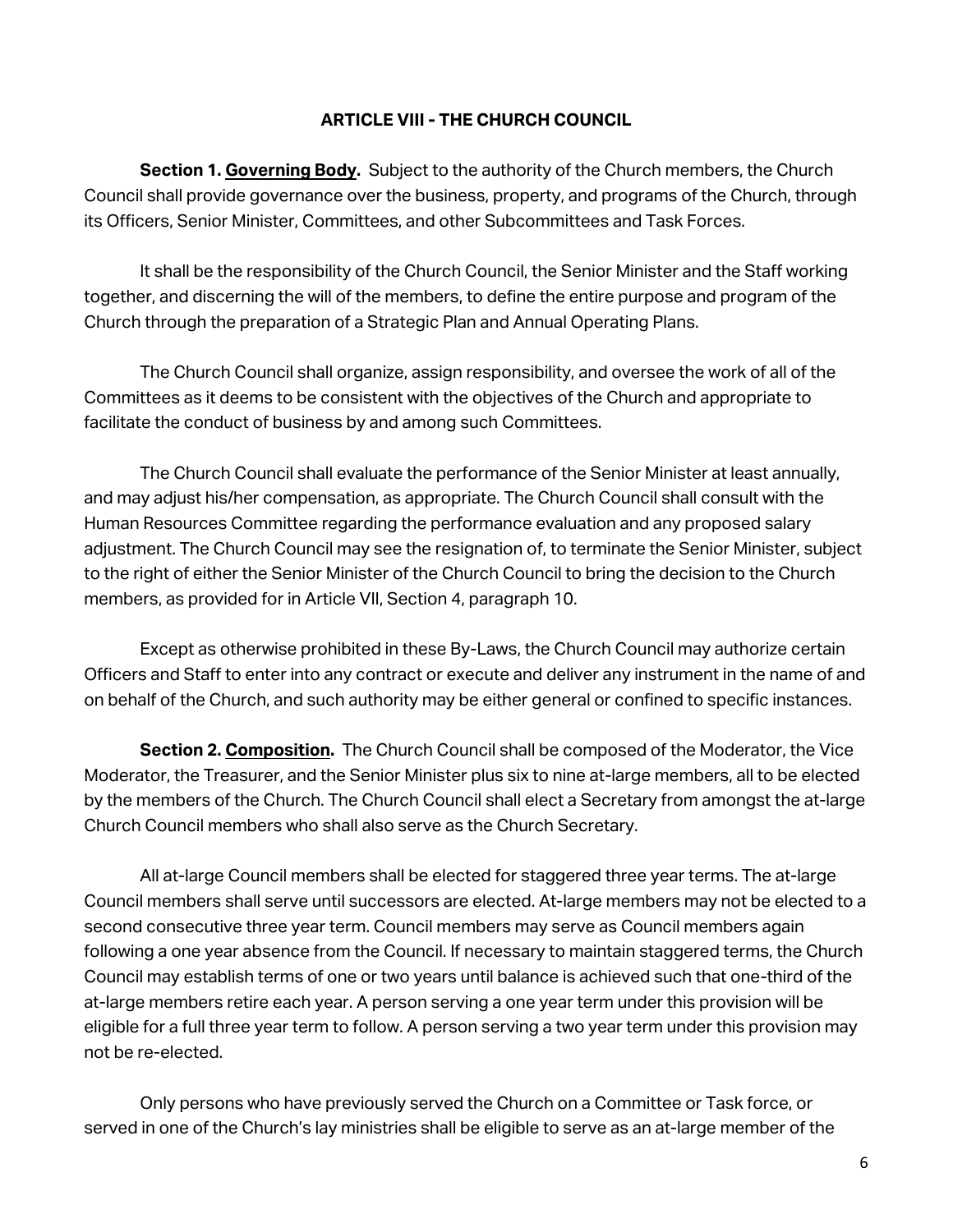Church Council. At Church Council meetings, voting by proxy shall not be permitted. Any member of the Church Council may be removed, with or without cause, from the Church Council at any Annual or Special Church Meeting by a majority vote of the members present and voting on such matter, provided that written notice of such proposed action be given to members of the Church in accordance with these By-Laws. In the event any vacancy occurs in the Officers or members of the Church Council, the Church Council may appoint a replacement upon the recommendation of the Nominating Committee, which person shall be entitled to serve in such position until the date of the next Annual Church Meeting.

The composition of the Church Council may include up to two youth members, between the ages of 16 and 21, in addition to the six to nine at-large members. Youth members would be elected by the members of the Church. Youth members would serve for a term of one year, and oncle elected, would be eligible to serve for more than one consecutive term. Youth members would need to be confirmed members of the Church would not need to have previously served the Church on a Committee or Task Force.

**Section 3. Meetings.** Regular meetings of the Church Council shall be held each month, unless otherwise determined by the Church Council. Special meetings of the Church Council may be called by the Senior Minister, the Moderator or any three members of the Church council.

**Section 4. Quorum.** A majority of the members of the Church Council shall constitute a quorum for the transaction of business at any regular or special meeting of the Church Council. When a quorum of members of the Church Council is present in person at any meeting, the vote of a majority of those members present in person and voting shall decide any questions brought before any such meeting.

**Section 5. Action in Writing.** Any action which might be taken at a meeting of the Church Council may be taken without a meeting if such action is taken by written resolution signed by all of the members of the Church Council then in office.

**Section 6. Meeting by Means of Electronic Communication.** A conference among Church Council members by a means of communication through which the members may simultaneously hear each other during the conference constitutes a meeting of the Church Council if the same notice is given of the conference as would be required for a meeting, and if the number of Church Council members participating in the conference would be sufficient to constitute a quorum at the meeting. Participation in a meeting by this means constitutes personal presence at the meeting. In addition, a Church Council member may participate in a meeting of the Church Council by any means of communication through which that member, other non-physically present Council members participating, and all Council members physically present at the meeting, may simultaneously hear each other during the meeting.

## **ARTICLE IX - DEACONS AND COMMITTEES**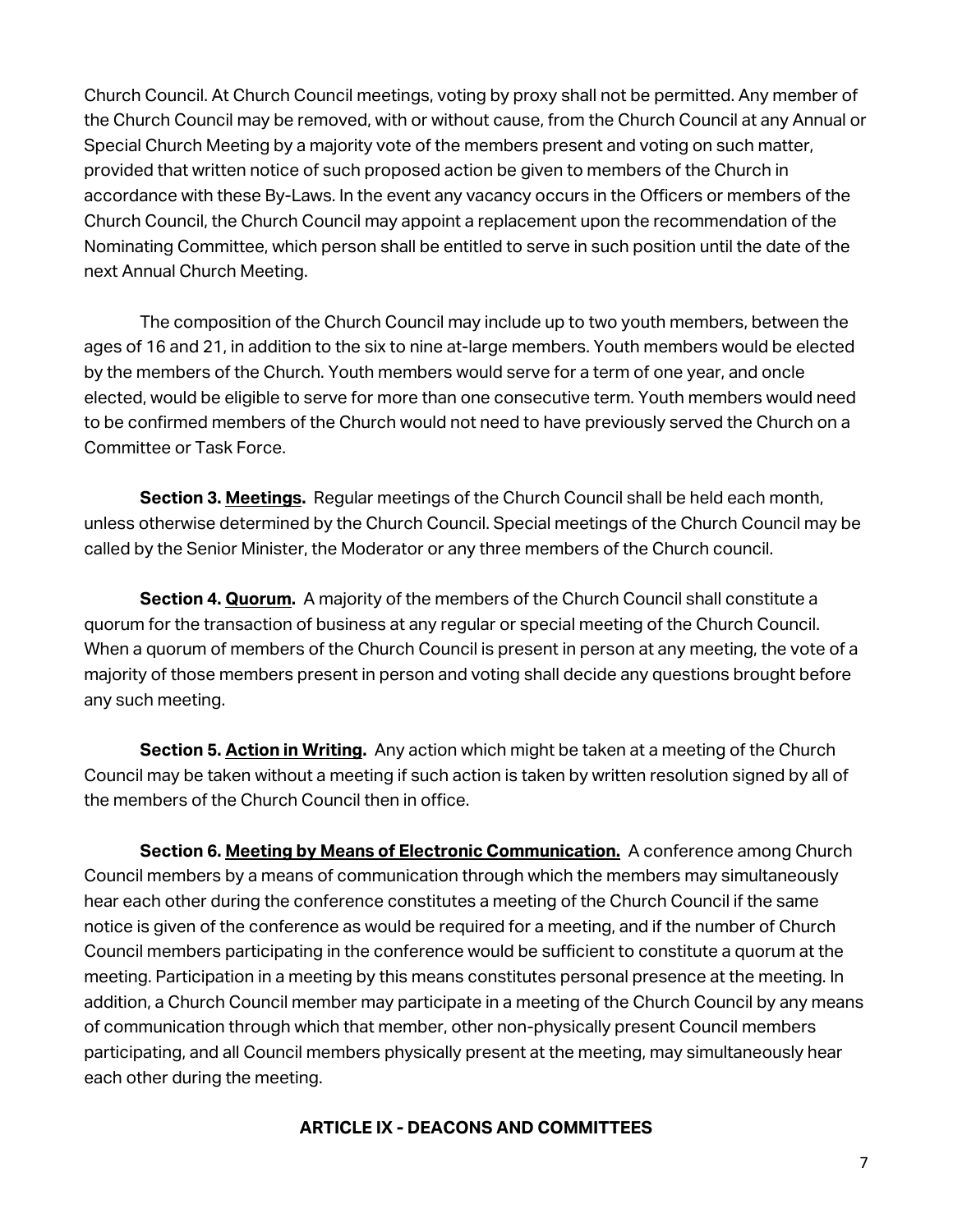**Section 1. Deacons.** The Deacons shall consist of up to 15 men and 15 women, 10 of whom shall be elected at each Annual Church Meeting to serve for a term of three years. Deacons may be elected for one additional term. Honorary Deacons may be nominated by the Deacons Committee and elected for life by the church members.

The Nominating Committee shall also bring forward to the annual Church Meeting the names of two Senior Deacon nominees to be elected for a one year term. Senior Deacons may be elected for one additional term.

It shall be the duty of the Deacons to cooperate with the Senior Minister and other ordained and lay ministerial personnel of the Church in assisting spiritual formation and ministering to the spiritual interest of the Church and community. In cooperation with the ministerial personnel of the Church, they shall seek the enlistment of men, women and young people in commitment to the way of Jesus Christ, in their membership in the Church, in their active service in the Church and for it, in regular attendance upon the Church worship and in the fullness of the development of the Christian life through personal religious devotion and Christian worship and instruction in the home.

The Deacons shall cooperate with the ministerial personnel of the Church in developing new and expanded programs of evangelism for the church and spreading the gospel of Jesus Christ throughout the community. In cooperation with the ministers of the Church, the Deacons shall assist at all worship services of the Church, performing such duties and functions as may be necessary to carry out the overall spiritual ministry and life of the church.

**Section 2. Committees of the Church Council.** The Church Council shall establish Nominating, Human Resources, and Finance Committees for the purpose of fulfilling the duties and responsibilities of the Church Council.

(a) Nominating Committee. The Church Council shall establish a Nominating Committee to help identify, recruit and support volunteer resources for all Committees and Task Forces. The Nominating Committee shall be composed of a chair and a Vice-Chair, to be elected at the Annual Church Meeting, and such other persons as the Chair and Vice-Chair select for recommendation to the Church Council for appointment.

The Nominating Committee shall meet at the call of the committee Chair, 15 or more members of the Church or the Church Council. The Committee shall nominate a Moderator, a Vice Moderator, Treasurer, Church council members, Deacons, and Chairs and Vice Chairs of each Committee, all of whom will be presented to the members of the Church for election at the following Annual Church Meeting. The Nominating Committee shall prepare a ballot nominating one person for each position to be filled at the Annual church Meeting and such ballot shall be posted and available at the Church not later than two Sundays prior to the Annual Church Meeting.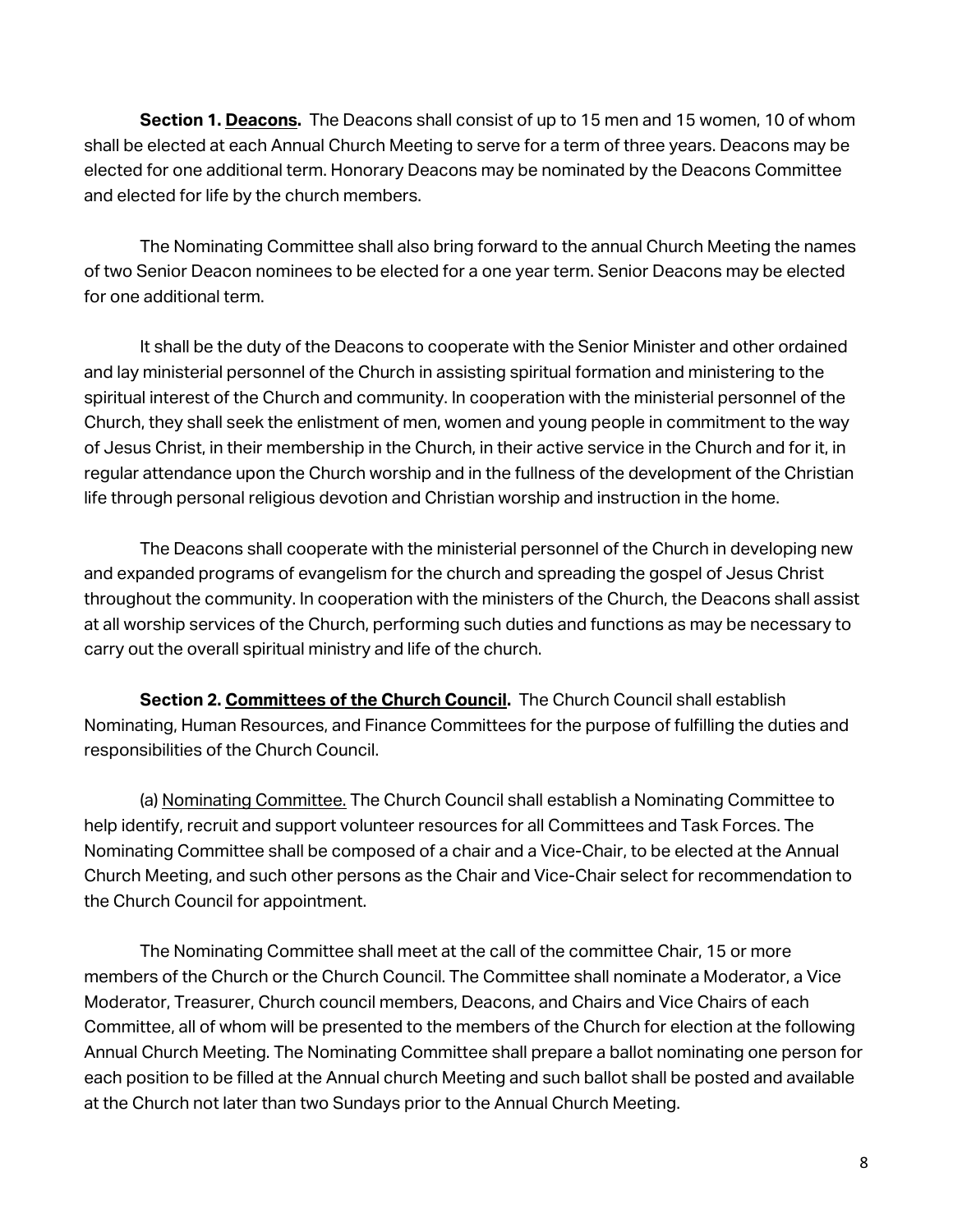The Nominating Committee shall follow guidelines to assure that the persons nominated are qualified to fill the positions to which they have been nominated, and consent to and are prepared to serve in those positions in support of their immediate assignment as well as the general programs and mission of the Church. The Nominating Committee shall also work with and guide the elected chairs and vice Chairs of the Committees in determining the best persons for Committee assignments.

In selecting a qualified candidate, the nominating Committee shall use input from the Church members, the Staff, the Church Council, the Committees and membership data maintained in the Church administration offices. In selecting a nominee for the position of Vice Moderator, due regard shall be given to special input from the current Vice Moderator, the Moderator, and the Senior Minister.

In case any nominee, after election, declines to serve, or in any case a vacancy occurs in any elected position, the Church Council may appoint a replacement upon the recommendation of the Nominating Committee, which person shall be appointed to serve in such position until the date of the next Annual Church Meeting.

(b) Human Resources Committee. The Church Council shall establish a Human Resources Committee which shall be composed of a Chair and a Vice-Chair, the administrator or executive minister, whichever position is then staffed, at least one member of the Finance Committee other than the administrator or executive minister, and such other persons as the Chair and Vice-Chair select for appointment by the Church Council.

The Human Resources Committee shall have the responsibility and authority, subject to the Church Council, for establishing and monitoring performance review system for the Senior Minister and all other Church Staff, overseeing the completion of such performance reviews, and for adoption and revision of personnel policies, including the compensation and employee benefit program. The Human Resources Committee shall advise Church Leadership on approval of new staff positions, the development of job descriptions for the new positions and shall make recommendations to the Church Council.

For the purpose of recruiting and interviewing prospective personnel, the Human Resources Committee may recommend to the Church Council the appointment of an appropriate Search Committee (which in the case of a staff position calling for an ordained minister, shall be called a Pastoral Search Committee), and the Church Council shall have authority to appoint such Search Committee, except in the instance of a Senior Minister search, which requires a Pastoral Search committee approved by the Church members. Search Committees shall have at least five and nor more than nine members.

Members of the Church may also nominate themselves,or another Church member, for election to a Senior Minister Pastoral Search Committee. Such nomination must be presented to the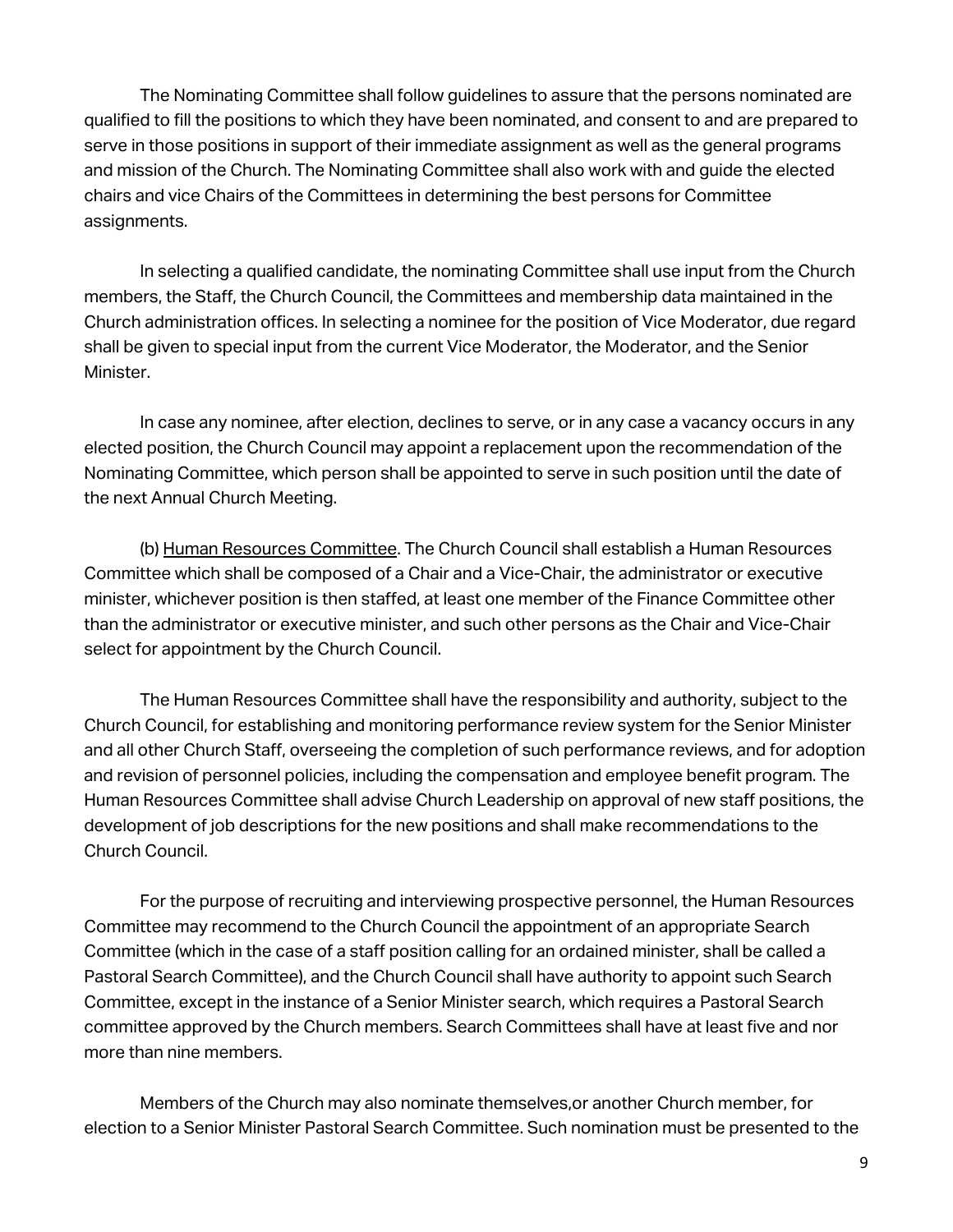Church Council within five days after the call of the Special Meeting at which the election of the Senior Minister pastoral Search Committee occurs.

(c) Finance Committee. The Church Council shall establish a Finance Committee which shall be composed of the Chair, a Vice-Chair, the Treasurer, and four to eight at-large members. theFinance Committee shall meet regularly at least six times each year, and special meetings may be called as provided for by the Finance Committee. Under the direction of the members of the Church and the Church Council, the Finance Committee shall have responsibility for the care and custody of the property of the Church and have charge of its financial affairs.

The Finance Committee shall have no power to buy, sell, mortgage, lease or transfer any real property without specific authority by vote of the members of the Church. No loans shall be contracted on behalf of the Church, and no evidence of indebtedness other than checks,drafts, short term lines of credit not to exceed \$200,000, or other orders for payment of money issued in the ordinary course of business shall be issued in its name without specific authority by vote of the members of the Church. Such authorization and approval may be general or confined to specific instances.

The Finance Committee, working with the Treasurer, the administrator or executive minister, which ever position is then staffed, and the Church Council, shall be responsible for coordinating all annual financial budgeting, the staffing budget, capital funding, and long-term financial planning activities for the Church and for consolidating all budgets,capital funding and overall financial plans for review and approval by the Church Council and the Church members.

The books and accounts of the Church shall be audited at least once every five years by a public accounting firm selected by the Finance Committee and confirmed by the Church Council. In any year in which an audit is not required to be performed, the Finance Committee, in consultation with the Church Council:

a.) may elect to have an audit performed, or

b.) shall select a public accounting firm to perform a review of the books and accounts of the Church or selected financial processes and controls.

**Section 3. Committees to Support the Ministries of the Church.** The Church Council may establish Committees for the purpose of supporting and leading the adult education; missionoutreach; music and arts; youth; and children's ministries, as well as for any other purpose necessary for fulfilling the Church's overall-all mission. The specific responsibilities and duties of each Committee shall be specified by such Committees and submitted to the Church Council for approval each year.

**Section 4. Other Committees and Task Forces.** The Church Council may appoint such other Committees of the Church Council, and assign to such committees such responsibilities and duties as the Church Council may from time to time deem appropriate. Such Committees, however, shall at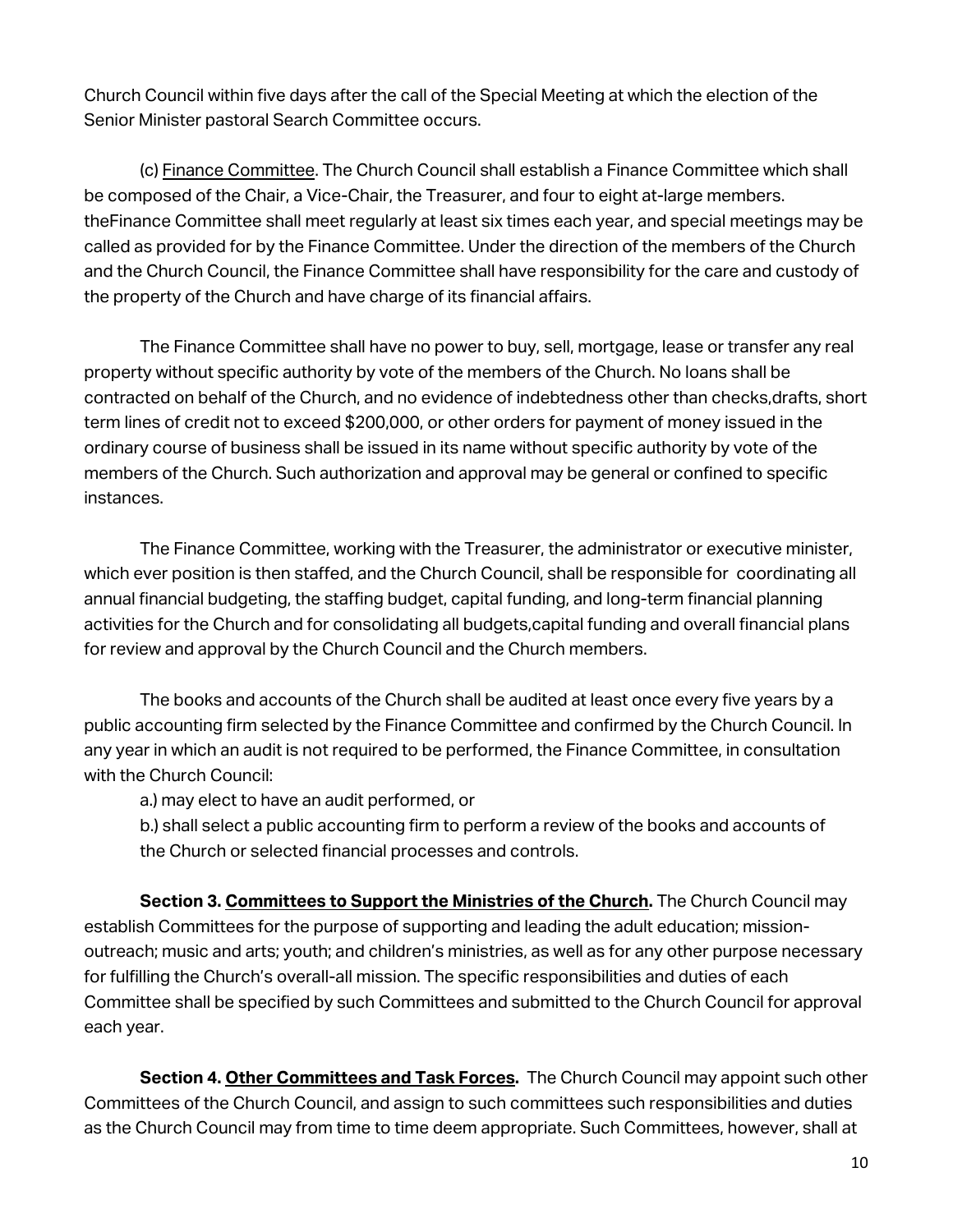all times be subject to the direction and control of the Church Council. Committee members need not be members of Church Council and shall be appointed by resolution of a majority of all Church Council members then in office.

The Church Council or the Senior Minister may appoint Task Forces to perform special assignments for the Church. They shall serve for a limited term and be assigned tasks that are defined by the Church Council or the Senior Minister. They will report to the Church Council or Senior Minister, as appropriate.

**Section 5. Elections and Terms.** Committee Chairs and vice-Chairs shall serve terms of one year. They will be elected to their positions by the members of the Church at the Annual Church Meeting. They will be eligible to be re-elected for one additional term. The Vice-Chair shall be nominated, absent unusual circumstances, to the office of Chair upon the vacancy of the Chair position. He/she shall fill the functions of the Chair in the absence of the Chair.

Committee members will serve terms of three years. Members of Committees will be appointed by the Church Council on recommendation from the Committee Chairs and Vice-chairs, after consultation with the Nominating Committee in the selection of proposed Committee members. Committee members will be eligible to serve one additional term.

If necessary to maintain staggered terms among their members, the Committees may establish terms of one to two years until balance is achieved such that one-third of the members retire each year.

Committee members shall serve until their successors are selected. Committees shall at all times be subject to the direction and control of the Church Council. The Church Council may reorganize or eliminate any ministry related Committee at any time in furtherance of the interests of the Church. Staff members may be assigned to Committees by the Senior Minister and they shall assist and cooperate with such Committees or subcommittees, but shall always report to and serve at the direction of the Senior Minister.

**Section 6. Miscellaneous.** All Chairs and Vice Chairs of Committees shall be members of the Church and have previously served on the Committee or otherwise been involved as a volunteer with that ministry.

A majority of the members of any Committee shall constitute a quorum for the transaction of business at a meeting of any such Committee. The provisions of these By-Laws shall apply to each Committee. Each committee shall keep regular minutes of its proceedings and report the same to the Church Council, and shall make such minutes available to any Church member upon request.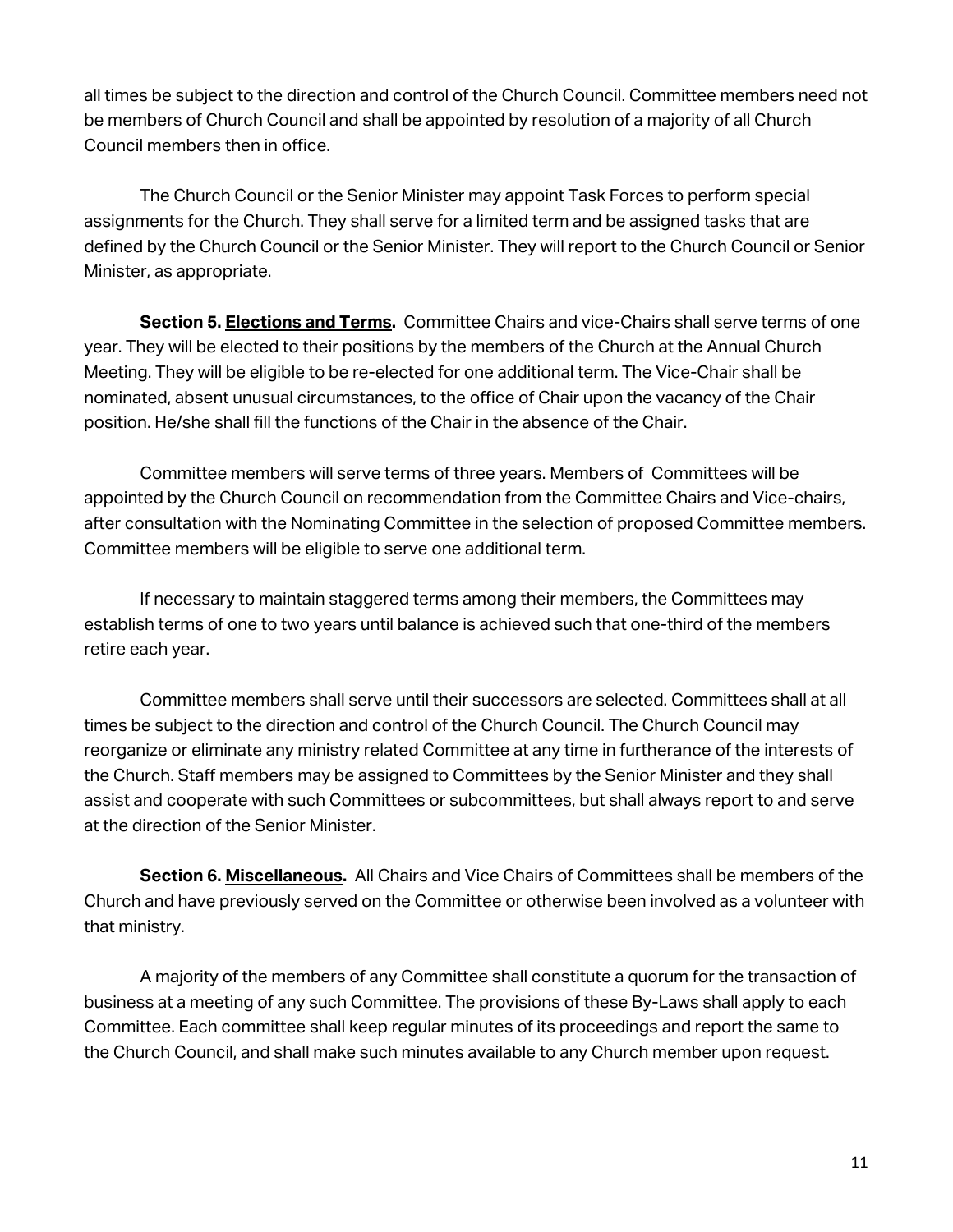Each Committee may appoint and be responsible for such subcommittees, the members of which may be recruited from outside the Committee, as may from time to time be required to carry out the activities and responsibilities within the jurisdiction of the Committee.

Each Committee may seek funding through the Church's annual budgeting process for the carrying out of its work for the ensuing year, as well as any multi-year program and financial plan that may be required to satisfy the long range planning purposes of the Church.

## **ARTICLE X - STAFF AND OFFICERS**

**Section 1. Senior Minister.** The Senior Minister, with the assistance of the other ministerial personnel, and the Deacons, shall have responsibility for the spiritual welfare of the Church and its members. The Senior Minister shall be the religious and spiritual leader of the Church and shall have under his/her care all services of public worship. He/she will preach the gospel, administer the sacraments, and provide pastoral care to the congregation.

The Senior Minister shall have authority over all members of the staff. He/She shall organize and direct the work of the ordained and lay ministers employed by the Church. He/she shall be responsible for the conduct of performance reviews of all ministers. He/she shall work with the Human Resources Committee then in determining salary adjustments for the ministers consistent with the Church's compensation program.

In collaboration with the Church Council, he/she shall provide directions and leadership for the activities of the Church. The Senior Minister may delegate, as appropriate, and at his/her discretion, the employment, organization and management of other Church staff and activities to a church administrator or executive minister, whichever position is then staffed.

A search for a Senior Minister shall require the selection of a Senior Minister Search Committee to be elected by a two-thirds vote of the Church members present and voting at a meeting called for that purpose. The Senior Minister shall be an ordained minister. After the search has been conducted, the Senior Minister Search Committee shall recommend a Senior Minister to the Church members. The Senior Minister shall be called for a fixed or indefinite period by a twothirds vote of the Church members present and voting at a Church Meeting called for that purpose.

Notwithstanding the provision in the preceding paragraph for formation of a Senior Minister Search Committee, the Church Council shall have the authority without formation of a Search Committee to recommend to the Church members that an ordained minister who is currently employed by the Church be called as Senior Minister. The Senior Minister shall be called for a fixed or indefinite period by a two-thirds vote of the Church members present and voting at a Church meeting called for that purpose.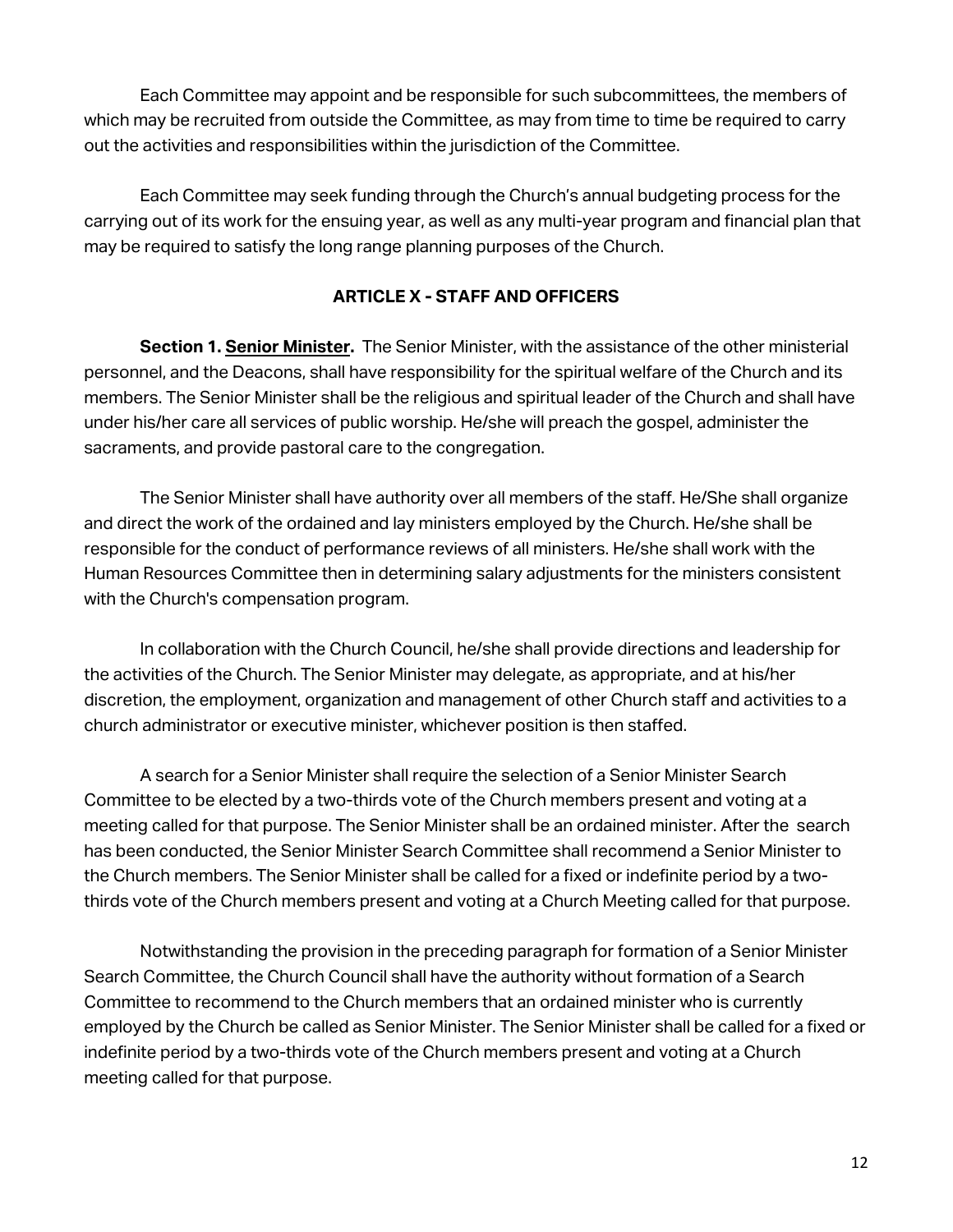**Section 2. Staff.** Subject to available funds, the Church Council may, from time to time, authorize the employment of such additional staff and assign such functions and responsibilities to them as it may deem appropriate.

All ordained ministers, other that the Senior Minister, employed by the Church shall be recommended by either a Pastoral Search Committee, or by the Senior Minister, and shall be called for a fixed or indefinite period by a two-thirds vote of the Church members present and voting at a Church Meeting called for the purpose.

Any ordained minister employed by the Church shall give 60 days notice to the Church Council in case he/she wishes to leave of his/her own volition. Should the Senior Minister voluntarily resign or retire, or be terminated "for cause" due to violations of Church policy, the provisions of Article VII, Section 4, paragraph 10 will not be used.

The Church members may at any time, by a two/thirds vote of the Church members present and voting at a Special Meeting called for the purpose, terminate the employment of, or request the resignation of the Senior Minister, and may, by majority vote of the Church member present and voting at a Special Meeting called for the purpose, terminate the employment or request the resignation of any other ordained minister. The Senior Minister, acting in concert with the Church Council, may terminate any minister, ordained or lay. Any ordained minister who loses ministerial standing may be terminated immediately by vote of the Church Council. All employees, including ordained ministers, are required to follow Church policies outlined in the Employee Handbook, and such additional policies adopted from time to time by the Church.

**Section 3. Line of Authority.** In cases of temporary absence of the Senior Minister from the Church, by reason of vacation, leave of absence, sickness, disability or other cause, the Senior Minister shall appoint an ordained staff member, who currently serves in an ordained position in the Church, to exercise the responsibilities and functions of the senior Minister during the duration of such absence. In the event the Senior Minister fails to do, or is unable to designate a staff member to exercise such responsibilities and functions in the absence, the Church Council shall have the authority to designate an ordained staff member, who currently serves in an ordained position in the Church, to exercise the responsibilities and functions of the Senior Minister.

**Section 4. Moderator.** The Moderator of the Church shall be a member of the Church, who is not an employed staff member, and who shall have previously served as a member of the Church Council, or a Committee of the Church, or been actively involved in a lay ministry of the Church, and who shall be elected by the Church members at the Annual Church Meeting for a term of one year. He/she shall be the Chair of the Church Council and shall preside at all business meetings of the Church. The Moderator shall have such other powers and perform such other duties, consistent with these By-Laws, as the Church Council may prescribe from time to time. He/she shall be ineligible to serve as Moderator or to serve on the Church Council for one year after his/her term of office.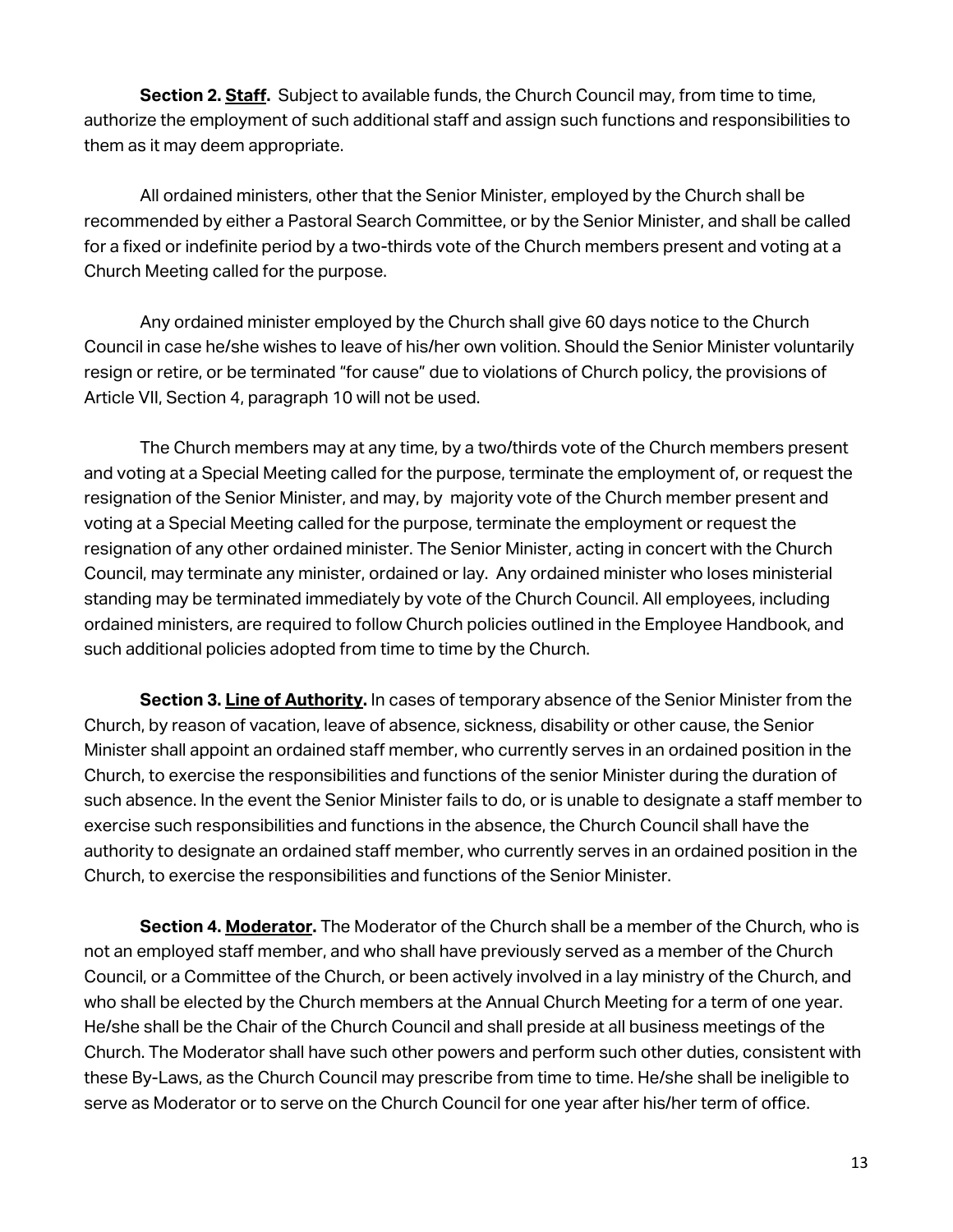**Section 5. Vice Moderator.** The Vice Moderator of the Church shall be a lay member of the Church, who is not an employed staff member, and who shall have previously served as a member of the Church Council, on a Committee or Task Force of the Church, or have been actively involved in a ministry of the Church, and who shall be elected by the Church members at the Annual Church Meeting for a term of one year. He/she shall be nominated, absent unusual circumstances to the office of Moderator in the succeeding year. He/she shall fill the functions and responsibilities of the Moderator in the absence of the Moderator and any such periods of service shall not count for purposes of the one year term as Moderator. The Vice Moderator may serve as a member of any Committee of the Church.

**Section 6. Treasurer.** The Treasurer shall be elected by the Church members at the Annual Church Meeting for a term of one year, and shall serve as a member of the Finance Committee, as well as a member of the Church Council. The Treasurer may be elected to a maximum of nine additional one-year terms (amended 4/27/2014). As Treasurer of the Church, he/she shall have custody of all corporate funds. The Treasurer shall ensure that regular books of account are kept, and shall perform all other duties incident to the office.

**Section 7. Secretary and Assistant Secretary.** The Secretary shall be an at-large member of the Church Council who is elected Secretary by the Church Council for a term of one year. The Secretary may be elected for additional terms as Secretary. The Secretary shall keep a faithful record of the proceedings of the Church and of the Church Council. The church administrative staff will provide annually to Council Secretary and Chair of

Nominations an updated summary of our Church membership with dates and modes of their reception and removal, and record of baptisms and marriages. Church administrative staff shall issue letters of transfer, notifying the churches to which they are addressed; preserve on file all communications and written official reports; notify all persons elected to offices, or Committees; give legal notices of all meetings when such notices are necessary; call Special church Meetings upon proper request; conduct all correspondence so far as this is not otherwise provided for; and perform such duties as are prescribed by law or as usually pertain to the office of a Clerk or Secretary of an assembly.

**Section 8. Other Officers.** Any other Officers elected by the members of the Church shall hold office for the term established by the members and shall have such powers, perform such duties and be responsible to such other Officers as the Church council may from time to time prescribe.

## **ARTICLE XI - FISCAL YEAR**

The fiscal year of the Church, for financial purposes, will begin on the 1st day of May of each year and end on the 30th day of April of each year. At all times, the official year of the church shall begin on May 1 of each year, and all Officers and committees shall assume their duties on May 1